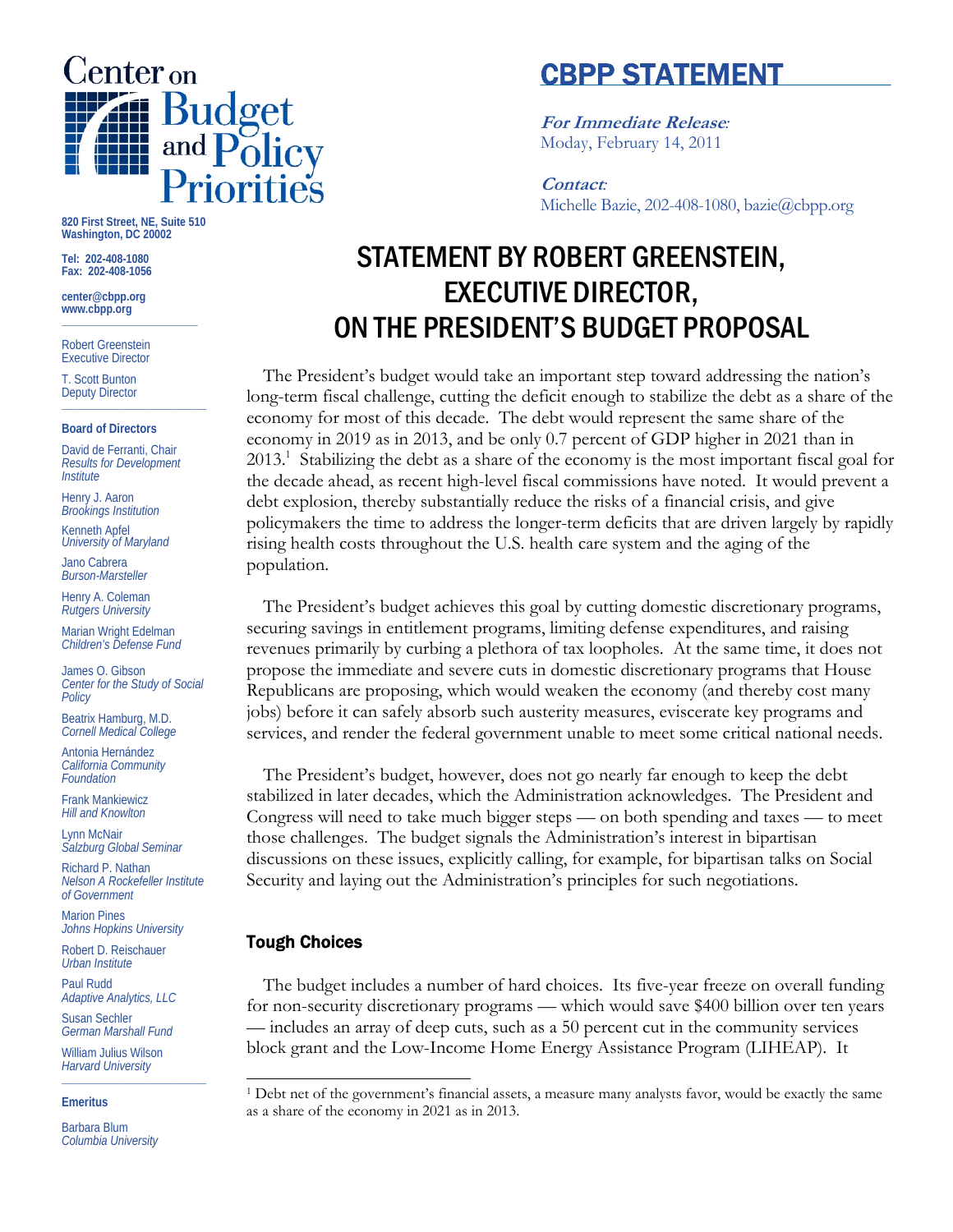includes other hard choices within programs even when not cutting overall funding, such as eliminating Pell Grant assistance to help low-income students afford summer courses in order to limit program costs while maintaining the maximum Pell Grant award.

The budget would allow various Bush tax cuts for people making over \$250,000 a year to expire on schedule at the end of 2012 (although the budget does not count these savings as part of its estimated \$1.1 trillion in total deficit savings), and it proposes to close an array of tax loopholes for special interests such as the oil and gas industries. In addition, the budget would cap the value of itemized deductions at 28 percent and use the savings to extend relief from the Alternative Minimum Tax for three years, so that the AMT doesn't ensnare millions of middle- and uppermiddle-income households. Until now, Presidents and Congresses of both parties have repeatedly extended AMT relief *without* paying for it — that is, by financing the cost through bigger deficits. There is risk that Congress will ignore this proposed reform and simply continue to extend AMT relief without paying for it; we urge lawmakers to resist that temptation.

Given current fiscal and political circumstances, the budget strikes a tough but generally sound overall balance among the need for fiscal restraint, the need to avoid large immediate cuts while the economy is still weak, the need to protect effective high-priority programs (especially those that represent effective long-term investments), and the need to avoid inflicting serious harm on the poorest and most vulnerable members of our society.

One exception is the deep cut in LIHEAP. The President proposes to return LIHEAP to its 2008 funding level on the grounds that home energy prices are much lower now than when Congress substantially increased LIHEAP funding in response to a rise in those prices. But, the Energy Department's own price forecasts indicate that home energy prices in the winter of 2012 will be back to their levels in the winter of 2008 and higher than in any year since then as well as in the years before 2008. The price of home heating oil is projected to be almost *twice* its 2000-2007 average; residential electricity almost 30 percent higher, and residential natural gas over 10 percent higher. While these prices will still be lower than at the peak of the price spike that occurred after the winter of 2008, the number of low-income Americans is much higher now— the number of people living in poverty is expected to be about *15 percent* greater in 2012 than it was in 2008.

## Why Not More Long-Term Deficit Reduction?

Some critics charge that the President's budget is deficient because it does not do enough to address the nation's longer-term fiscal problems. We agree that the President and Congress must do much more to put the budget on a sustainable path in later decades. Nevertheless, we believe this criticism is misguided for two reasons.

First, the criticism downplays both the budget's significant achievement in stabilizing the debt-to-GDP ratio in this decade, and the extent to which the steps to reach this goal would substantially improve the fiscal outlook for later decades.

Second and more important, it ignores the fact that had the budget included a large array of specific proposals for longer-term deficit reduction — ranging from increased taxes to changes in Social Security — that likely would have made it harder, not easier, for the Administration and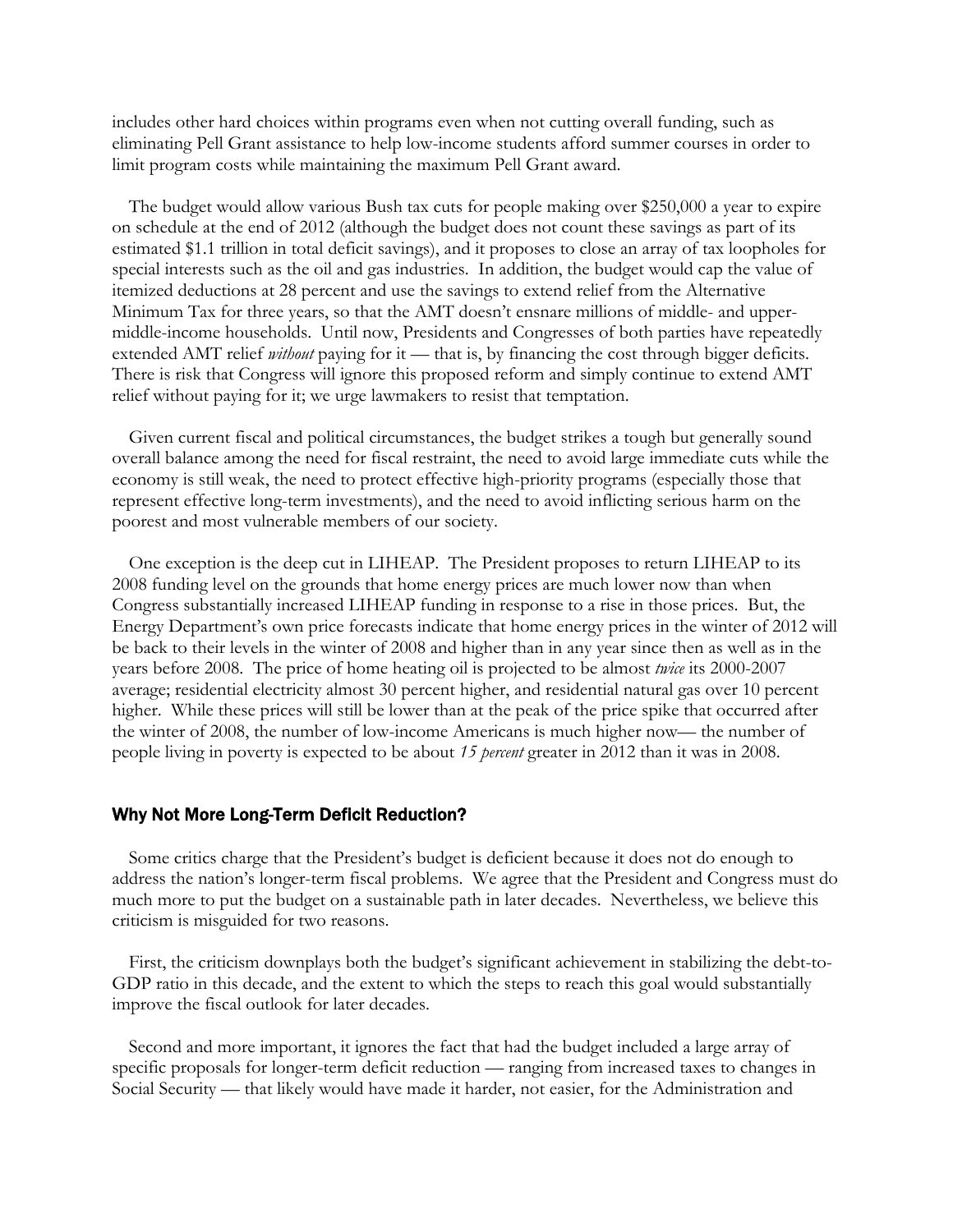Congress to eventually reach bipartisan agreement on those matters. Specific presidential proposals would have invited immediate attacks from lawmakers across the political spectrum and almost certainly led to pledges by scores or hundreds of members of Congress never to agree to them. That, in turn, would have made it harder for negotiators to reach agreement on large, longer-term deficit-reduction measures. A goal at this point should be to keep policymakers from taking various specific proposals *off the table* before negotiations even commence.

That problem occurs even in normal political times. But, these are not normal political times. The atmosphere is far more toxic, and the tendency to launch immediate incendiary attacks on specific deficit-reduction proposals for political gain far greater, than in the past when successful bipartisan negotiations took place.

For example, health reform (i.e., the Affordable Care Act or ACA) contains most of the major recommendations for Medicare savings that Congress' own bipartisan expert advisory commission, the Medicare Payment Advisory Commission, has made in recent years. Yet, despite statements by Republican congressional leaders and many rank-and-file members that Congress must significantly reduce projected health care program costs, these same lawmakers have attacked and called for the repeal of these Medicare savings provisions.

Similarly, the President's budget creates a well-crafted framework for reforming unemployment insurance (UI) financing to achieve four important goals: (1) avoid automatic tax increases on businesses that otherwise will occur in the next two years at a time when the economy is expected to remain weak; (2) prevent a future UI financing crisis that, in the next recession, could create a need for a federal bailout or takeover of insolvent state UI trust funds; (3) enact overdue UI reforms by *lowering* the federal UI tax rate and *broadening* the UI tax base in a revenue-neutral manner; and (4) reduce the federal budget deficit in the process. All four of these goals should appeal to policymakers across the political spectrum. Yet many Republican congressional leaders immediately attacked the proposal last week when the Administration revealed its details, claiming it would raise taxes on business — even though UI taxes on employers will rise *automatically*, and soon, in many states across the country in the absence of federal reforms. (These taxes will increase automatically to repay the loans that states have taken from the federal government to pay UI benefits during the recession.)

These sad examples suggest that the Administration was on sound footing in not offering, in the budget, various controversial proposals for long-term deficit reduction that policymakers could consider more constructively as part of future deficit-reduction negotiations. Floating proposals that swiftly get blown up as politicians jockey for political advantage does not advance the cause of fiscal responsibility.

### The Timing of Deficit Reduction and the Obama Budget

In its approach to deficit reduction, the budget also reflects another unfortunate reality. Over the long run, the largest contribution to deficit reduction likely will need to come from slowing the rate of growth of health care costs throughout the U.S. health care system, in the public and private sectors alike. But major savings probably are not achievable in this area in the next five or ten years. Health reform includes most of the steps that we know how to take now to reduce expenditures in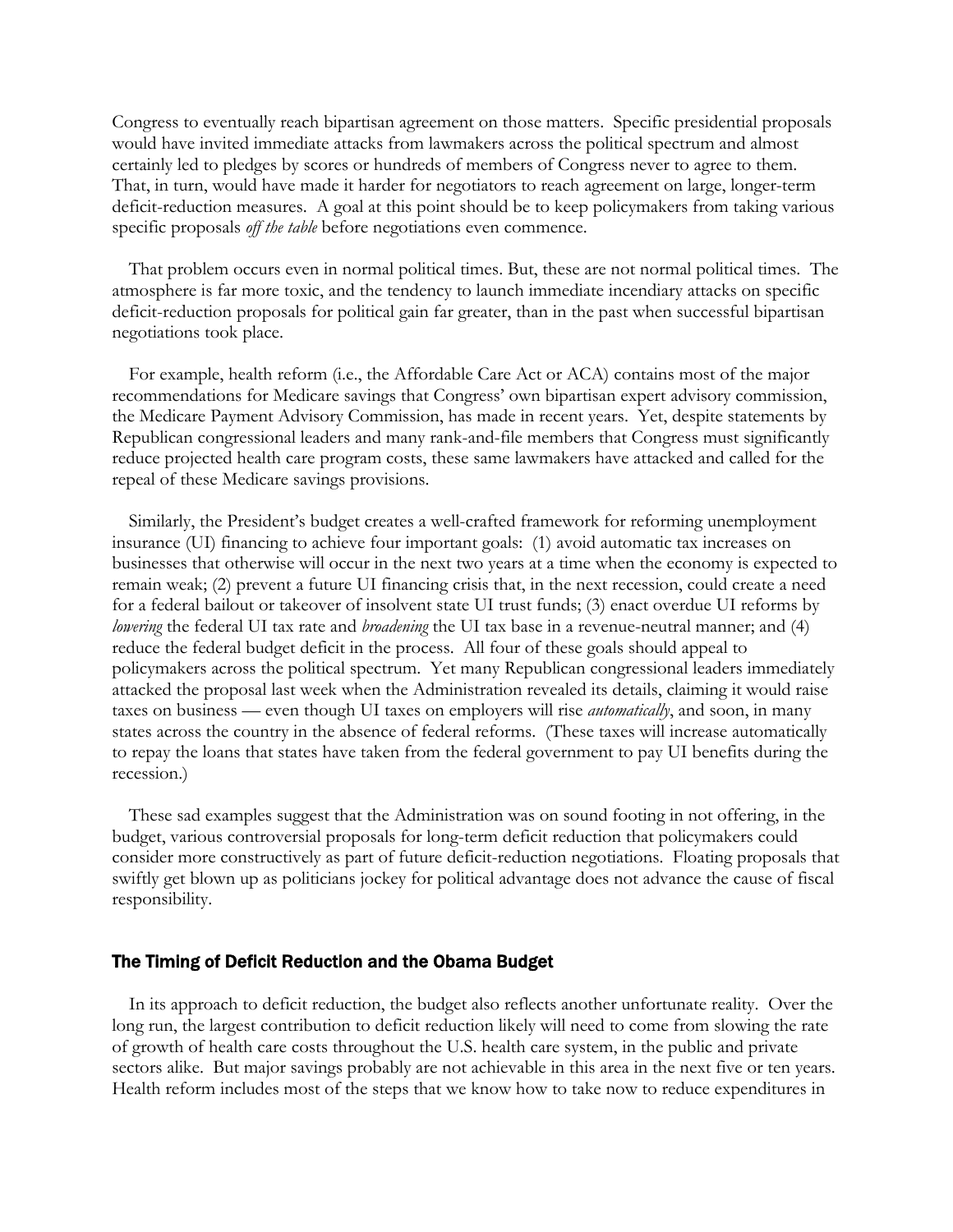these areas. (That's how the ACA can generate modest deficit reduction while extending coverage to 32 million people.) Health reform also contains an extensive array of demonstration projects, pilots, and research to test and identify cost-saving reforms in health care delivery and payment systems, which could eventually produce substantial savings throughout the health care system. But these reforms will take time to identify, test, and then institute on a broad scale. While these reforms offer the potential for large and growing savings in future decades, they offer little realistic hope of large savings before 2020.

Measures to restore long-term Social Security solvency also can contribute to deficit reduction in future decades, albeit on a far more modest scale. But here, too, policymakers will not be able to secure sizeable savings in the decade ahead. Policymakers across the political spectrum widely agree that changes in Social Security benefits generally should not affect people who are now 55 or over, and that any reforms should phase in changes in Social Security benefits and taxes gradually over a considerable period of time.

These realities create a dilemma: how can policymakers stabilize the debt in the decade ahead if they cannot achieve substantial savings in Medicare, Medicaid, and Social Security in that timeframe without imposing serious hardship on millions of the nation's poorest and sickest citizens? The President's budget provides an answer. It would bring deficits and debt down to a safe range in this decade. That should reassure financial markets that the nation is serious about its fiscal problems, buying policymakers the time to find and make the larger changes — especially in system-wide reform of health care delivery and payment systems — that are crucial to keeping deficits under control over the long term.

If the Administration and Congress hold successful deficit-reduction negotiations later this year, they could conceivably generate further steps in areas like taxes (through tax reform that both raises revenue and makes the tax code more conducive to economic growth) and Social Security. The pivotal longer-term changes in the U.S. health care system, however, will have to wait until we know more about how to appreciably slow the growth of health care costs without compromising the quality of care or denying needed care to people who otherwise cannot afford it.

### Looking Ahead to Negotiations

The budget responsibly calls for allowing the Bush tax cuts for high-income households to expire at the end of 2012 and returning the estate tax to its parameters in 2009, when the assets of 99.75 percent of Americans who died were fully exempt from the tax. These steps would avert \$950 billion in *additional* deficits and debt over the next decade. But, the budget adheres to the President's longstanding promise to make permanent all of the Bush tax cuts for people under \$250,000. Allowing *all* of the Bush-era tax cuts to expire at the end of 2012 — and allowing the tax code to return to where it stood in the final Clinton years, a period of robust economic growth — would contribute far more dramatically to deficit reduction. Although such a sensible measure is not politically feasible at the present time, it should be part of serious negotiations on longer-term deficit reduction, as it would help very significantly in getting the nation's fiscal house in order.

In short, the President's budget has its warts, but it represents a sound approach to start reducing the deficit. It avoids massive, destructive budget cuts in the next couple of years when the economy